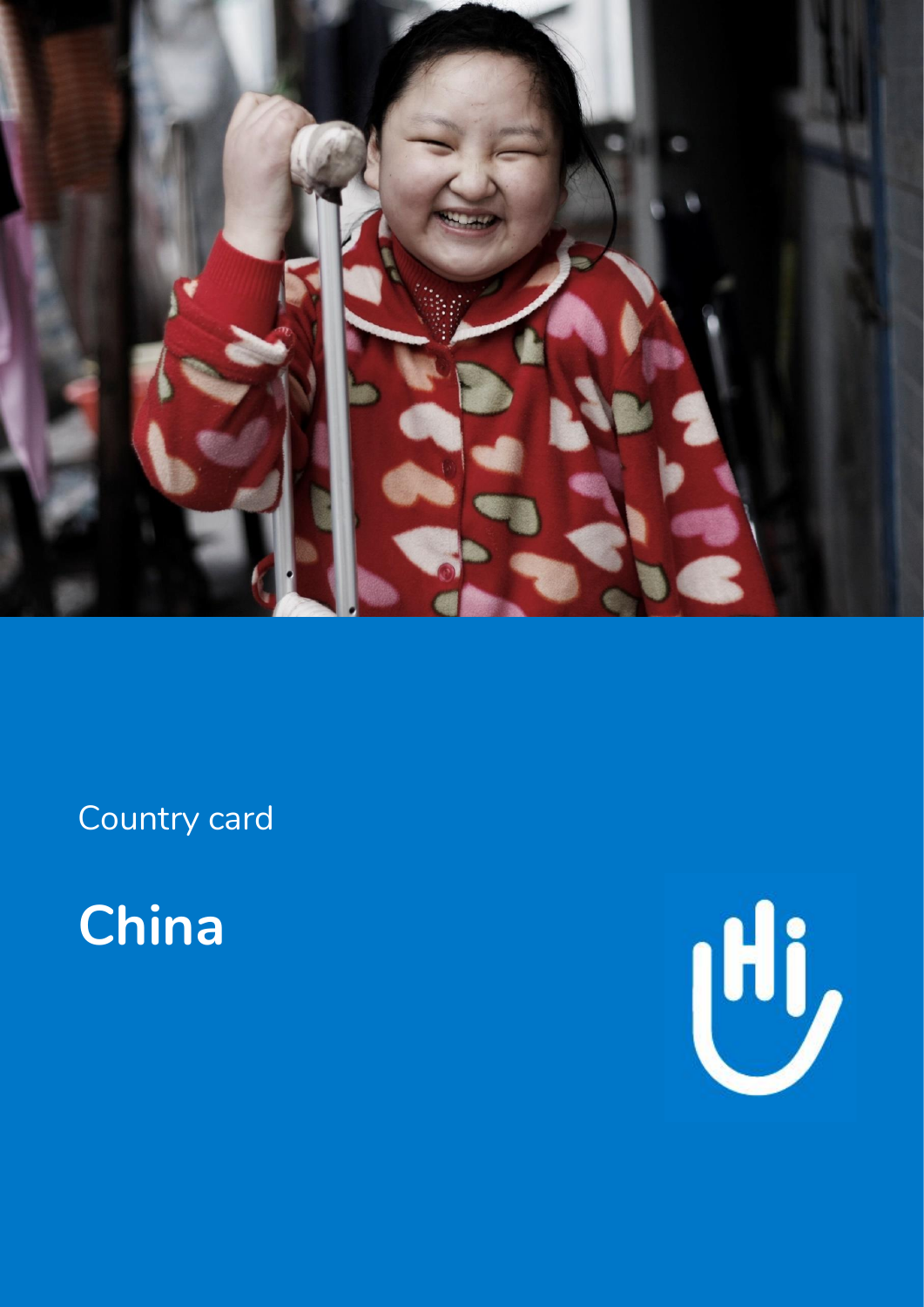

# **General data of the country**

### **a. General Data**

| Country <sup>1</sup>                                          | <b>China</b>  | <b>Neighboring</b><br>country (Vietnam) | <b>France</b> |
|---------------------------------------------------------------|---------------|-----------------------------------------|---------------|
| Population                                                    | 1.402.112.000 | 97.338.583                              | 67.391.582    |
| <b>IHDI</b>                                                   | 0.76          | 0.70                                    | 0.90          |
| <b>Maternal</b><br>mortality                                  | 29            | 43                                      | 8             |
| Gender<br><b>Development</b><br><b>Index</b>                  | 0.922         | 0.997                                   | 0.987         |
| Population under<br><b>HCR</b> mandate<br><b>INFORM</b> index | 321.756       |                                         | 368,352       |
|                                                               | 4.2           | 3.7                                     | 2.2           |
| <b>Fragile State</b><br>Index                                 | 69.86         | 63.89                                   | 30.48         |
| <b>GINI Index</b>                                             | 38.5          | 35.7                                    | 31.6          |
| <b>Public Social</b><br><b>Protection</b>                     | 6.3           | 6.3                                     | 31.7          |

### **b. Humanitarian law instruments ratified by the country**

| Humanitarian law instruments                                       | <b>Status</b> |
|--------------------------------------------------------------------|---------------|
| <b>Mine Ban Treaty</b>                                             | Not joined    |
| <b>Convention on Cluster Munitions</b>                             | Not joined    |
| UN Convention on the Rights of<br><b>Persons with Disabilities</b> | 01/08/2008    |

 $\overline{a}$ <sup>1</sup> [https://hinside.hi.org/intranet/jcms/pl1\\_2540344/fr/2020-update-country-indicators-2ndary-data-/-donnees-secondaires](https://hinside.hi.org/intranet/jcms/pl1_2540344/fr/2020-update-country-indicators-2ndary-data-/-donnees-secondaires-mises-a-jour)[mises-a-jour](https://hinside.hi.org/intranet/jcms/pl1_2540344/fr/2020-update-country-indicators-2ndary-data-/-donnees-secondaires-mises-a-jour)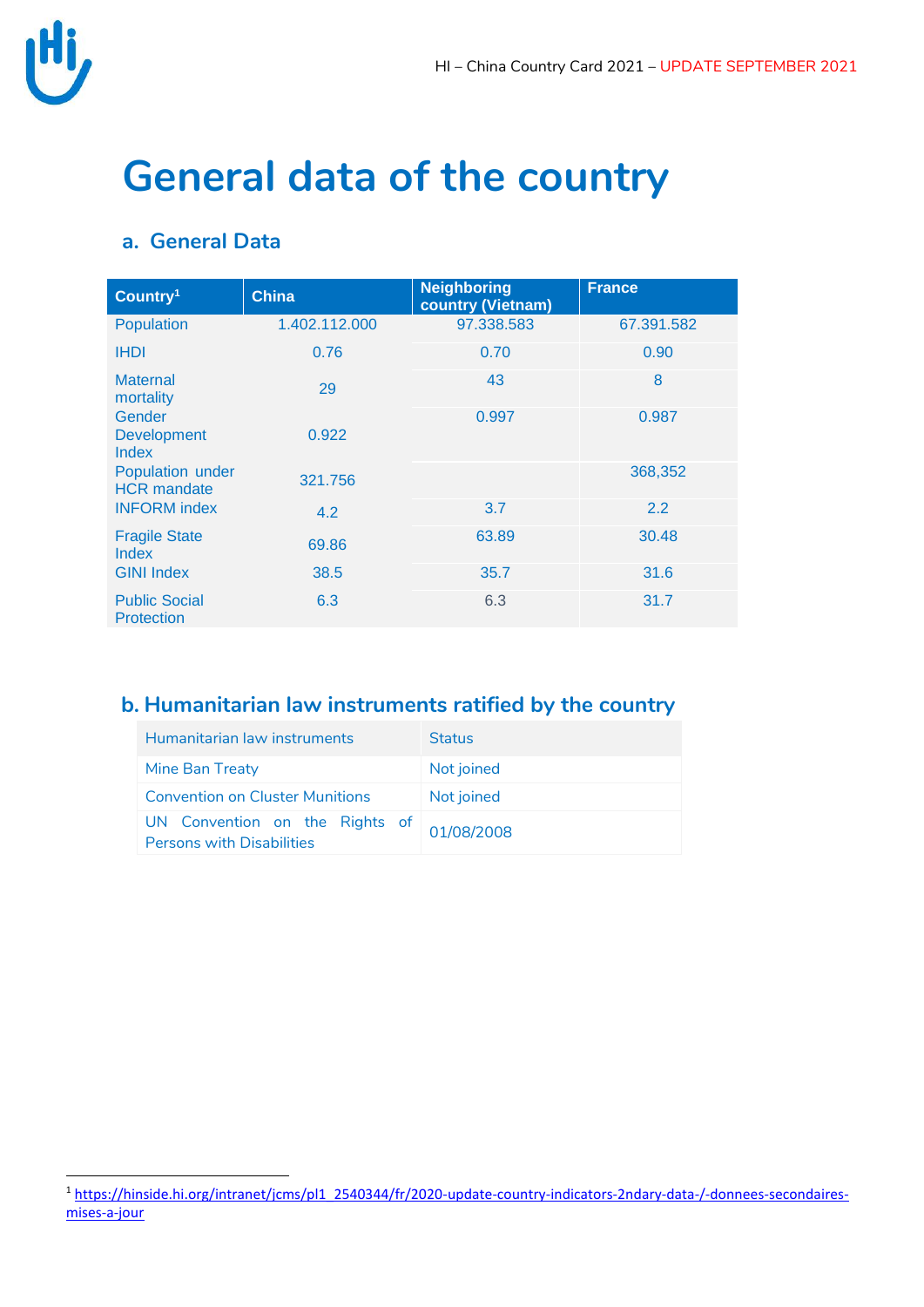

### **c. Geopolitical analysis**

#### 1. **Political elements**

China, officially the People's Republic of China (PRC), is the world's most populous country, with a population of around 1.4 billion in 2019. Covering approximately 9.6 million square kilometres, it is the world's third largest country by area. The state exercises jurisdiction over 22 provinces, five autonomous regions, four direct-controlled municipalities (Beijing, Tianjin, Shanghai, and Chongqing), and the special administrative regions of Hong Kong and Macau.

China is a one-party socialist republic, governed under the leadership of the Chinese Communist Party (CCP). The current General Secretary of the CCP and President of China, Xi Jinping, took office on 15 November 2012 and was re-elected on 25 October 2017. The electoral system is pyramidal. Local People's Congresses are directly elected, and higher levels of People's Congresses up to the National People's Congress (NPC) are indirectly elected by the People's Congress of the level immediately below. The political system is decentralized, and provincial and sub-provincial leaders have a significant amount of autonomy. While the CCP holds the vast majority of representative seats at all levels of the government, eight additional political parties currently have representatives in the NPC and the Chinese People's Political Consultative Conference (CPPCC).

The stability of China's political system has allowed for rapid economic growth, especially following economic reforms in the early 1980s. China currently has the second largest economy in the world. One of the main political trend is the growing influence of China abroad. China's One Belt, One Road Policy, a revival of the historical Silk Roads, aims to expand the countries influence throughout Southeast Asia, Central Asia, the Middle East, and Africa.

#### 2. **Environment**

China's rapid industrialization and economic growth over the past 40 years has had significant environmental impacts in the country and region. Popular criticism of the escalating environmental problems have led to the definition of ambitious long-term commitments to environmental protection, including a commitment for carbon neutrality by the year 2060. While China's commitment to environmental protection at the national level represents a positive new direction, implementation of reforms and enforcement of new regulations face significant challenges due to China's highly decentralized political system. At sub-national levels throughout much of the country, poverty reduction and economic development objectives remain a higher priority.

#### 3. **Rights and laws**

China has signed or ratified numerous international treaties and conventions aiming to protect social, political, and economic rights. The Law of the People's Republic of China on the Protection of Disabled Persons was first adopted in 1990. Following ratification of the Convention on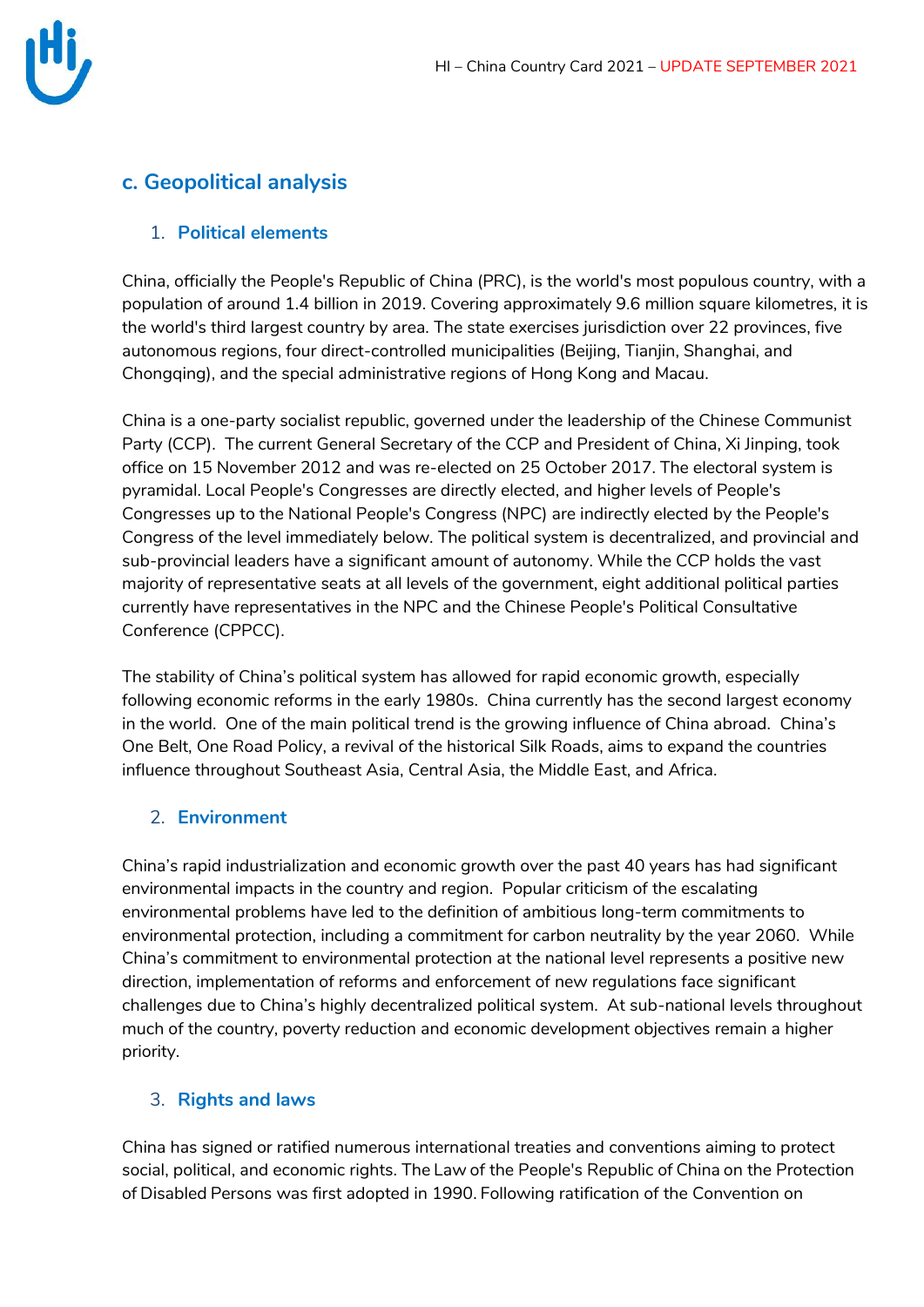

the Rights of People with Disabilities in 2008, China amended its national disability law to bring it more in line with the general principles of the CRPD.

#### 4. **Social development**

Political stability has allowed social progress during the last decades. Expansion of available health insurance coverage and development of social safety nets targeting vulnerable populations have contributed to overall poverty reduction. In 2016, China developed a national plan for implementing the 2030 Agenda for Sustainable Development, which translates each target of the Sustainable Development Goals (SDGs) into concrete national targets and "action plans".

While the overall health and economic situation of China's most vulnerable populations has dramatically improved, civil and social rights protections remain a significant concern in the country. Freedom of movement in China is slowed by local tax and housing regulations, which make domestic relocation (i.e. for job opportunities) more difficult. Regulations on family planning (i.e. the one child policy – now the three child policy) and reproductive health rights have had multiple social consequences including an imbalanced male/female population ratio, abandonment of female children and children with disabilities into institutional child-care systems, and an aging population. Discrimination on the basis of gender, sexuality, disability and ethnicity limits equal access to education, employment and social opportunities.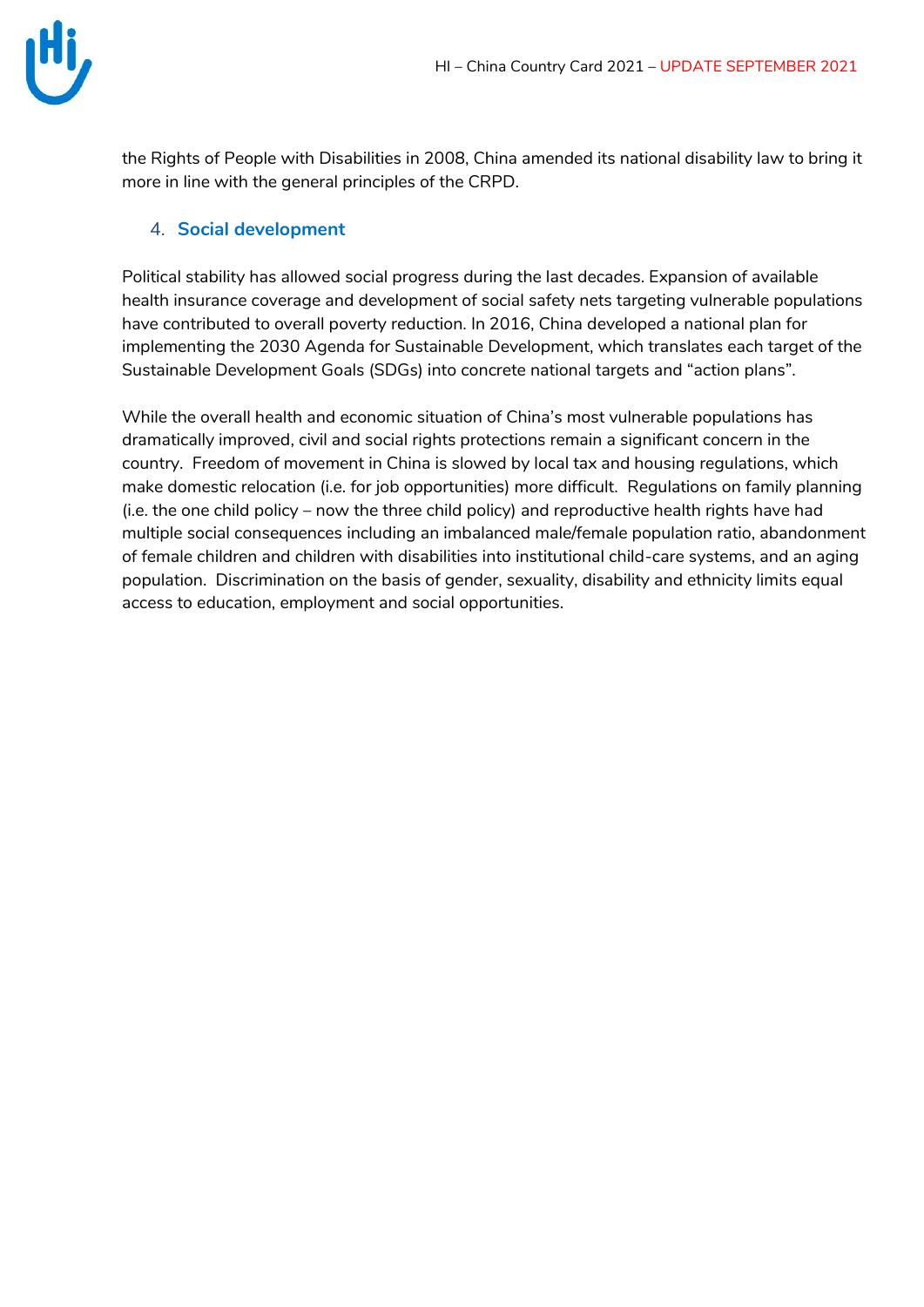

# **HI Team and intervention areas**

#### **HI China program has 13 staff members**

#### China

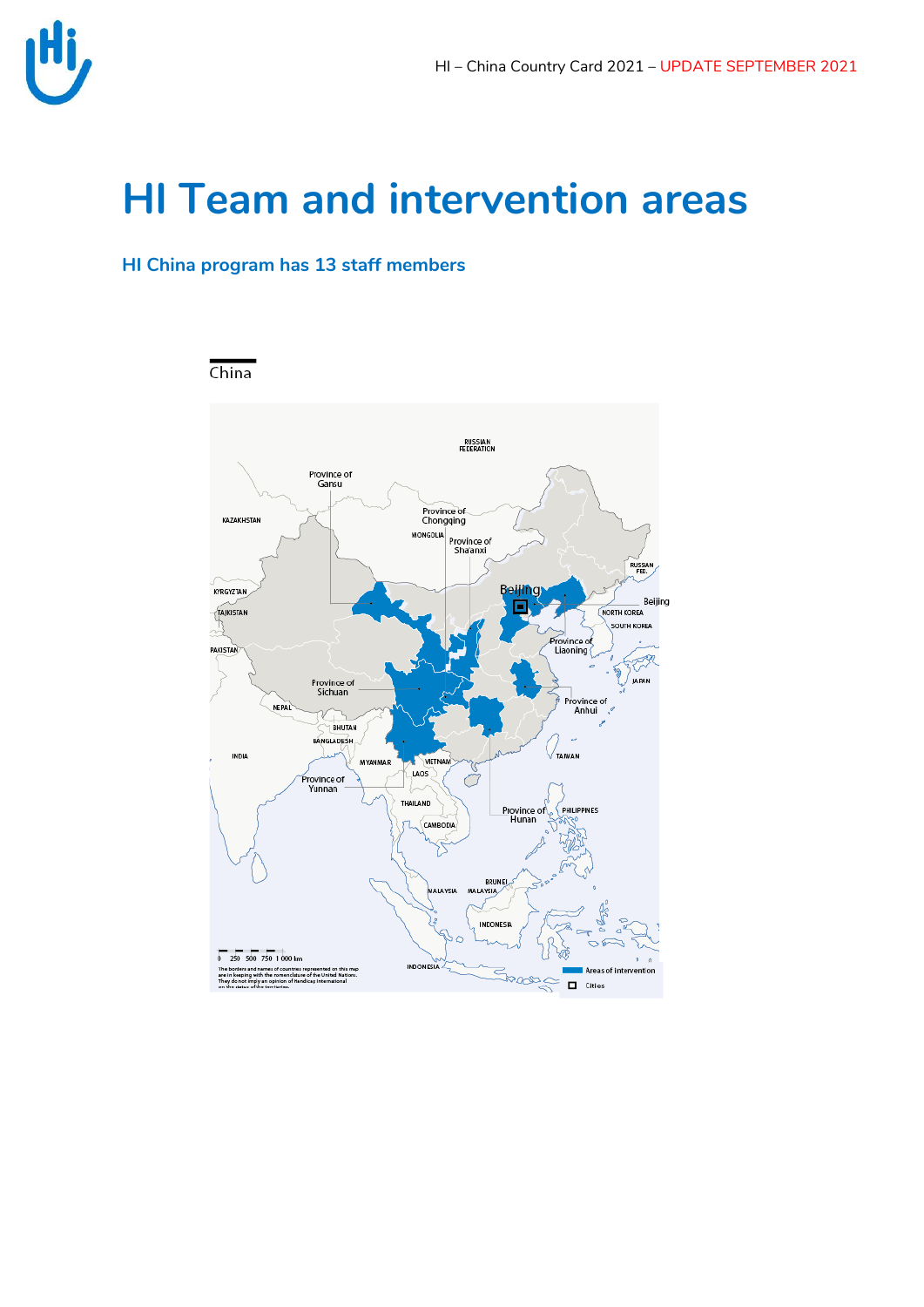

# **Summary of HI presence in the country**

HI has been present in China for more than 20 years. Its first actions in the country were in response to natural disasters in Guangxi, Inner Mongolia and Heilongjiang provinces. In China, HI's objective is to work alongside government and civil society partners to provide direct support to the most vulnerable groups in the poorest rural areas of the country, and to support civil society partners in their efforts to promote inclusive policy development. Historically, the program has focused on development of functional rehabilitation, inclusive education, and inclusive poverty reduction services. Today the program is maintaining its focus on inclusive education and inclusive poverty reduction, while adding new interventions in the areas of inclusive employment and community based mental health rehabilitation. Priority cross-cutting issues for HI in China include strengthening the capacities of local civil society, supporting transition from institutional services models to community-based and personalized service models, promoting equity of all ages, genders and impairment types in national disability inclusive development dialogue.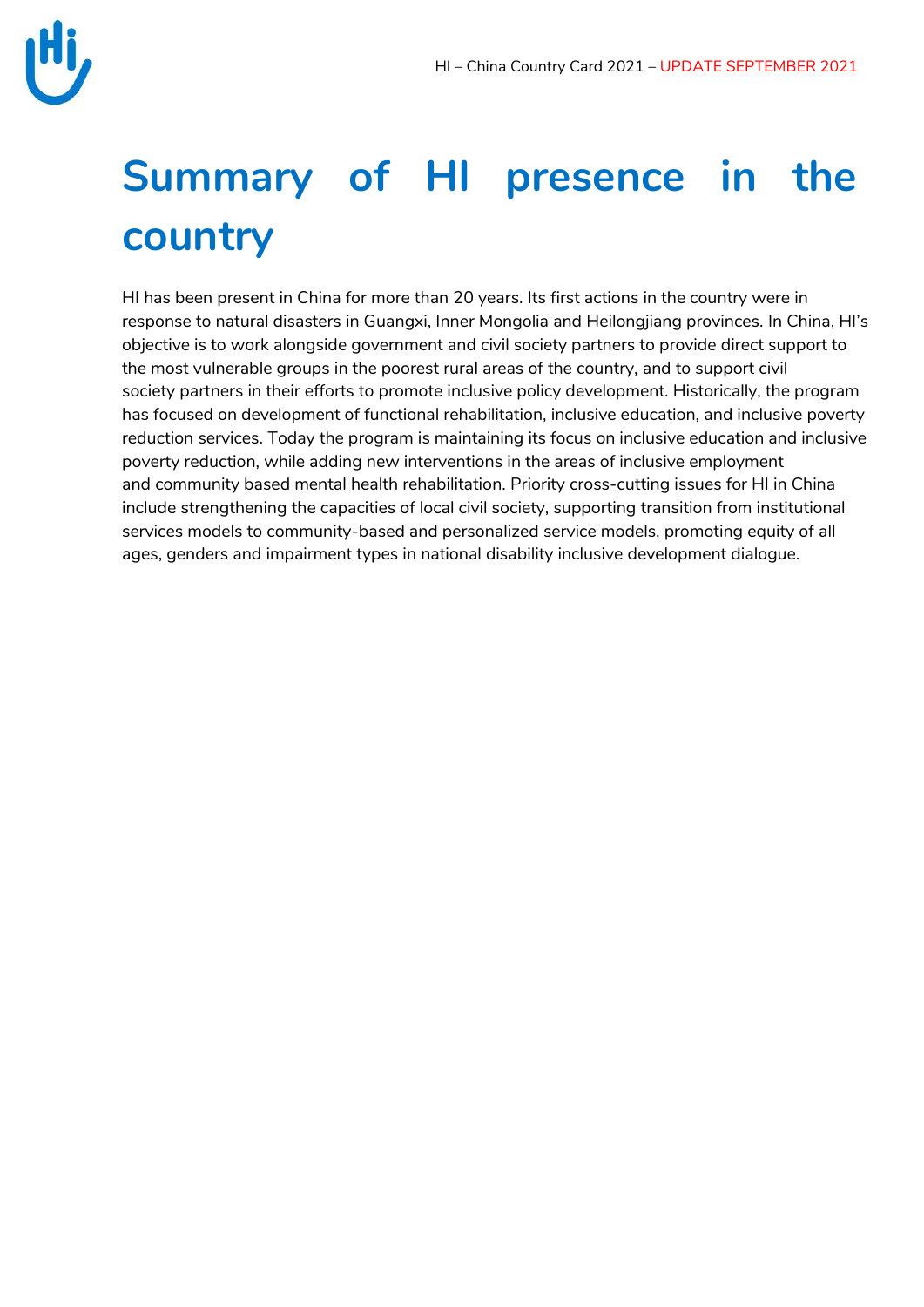

# **Overview on ongoing projects**

Sectors of services where HI conducts projects and focus on beneficiaries and operational partnerships

| <b>Project Title</b>              | Objective of project in the       | <b>Main activities</b>     | <b>Beneficiaries</b> | <b>Final beneficiaries</b> | <b>Partners</b>            | <b>Location</b> | <b>Dates of</b>   |
|-----------------------------------|-----------------------------------|----------------------------|----------------------|----------------------------|----------------------------|-----------------|-------------------|
| and Main                          | sector                            |                            |                      |                            |                            |                 | beginning         |
| sectors of                        |                                   |                            |                      |                            |                            |                 | and end of        |
| intervention                      |                                   |                            |                      |                            |                            |                 | the project       |
|                                   |                                   |                            |                      |                            |                            |                 | and donors        |
|                                   |                                   |                            |                      |                            |                            |                 | funding it        |
| <b>Poverty</b>                    | To contribute to the inclusion of | <b>Personalized social</b> | 200 Local DPF        | 2000 people with           | <b>Luonang County</b>      | Sha'anxi        | 01 July 2019 -    |
| <b>Alleviation and</b>            | people with disabilities in local | support; vocational        | staff                | disabilities will          | <b>Disabled People's</b>   | Province,       | 31 December       |
| <b>Social Inclusion</b>           | and national poverty alleviation  | education; access to       |                      | benefit from               | Federation                 | China           | 2022              |
| (PASI) for                        | services in China                 | finances;                  |                      | improved poverty           |                            |                 |                   |
| persons with                      |                                   |                            |                      | alleviation services       | <b>Lueyang County</b>      |                 | Kadoorie          |
| disabilities in                   |                                   |                            |                      |                            | <b>Disabled People's</b>   |                 | Charitable        |
| <b>Shaanxi</b><br><b>Province</b> |                                   |                            |                      |                            | Federation                 |                 | Foundation        |
| <b>Project</b>                    |                                   |                            |                      |                            |                            |                 | French            |
|                                   |                                   |                            |                      |                            |                            |                 | Embassy           |
| <b>Livelihoods</b>                |                                   |                            |                      |                            |                            |                 |                   |
|                                   |                                   |                            |                      |                            |                            |                 | <b>US Embassy</b> |
| <b>Promoting</b>                  | Civil society organizations       | Civil society              | 90 staff of          | 30,000 people with         | <b>Inclusion China</b>     | <b>National</b> | 01 November       |
| <b>Inclusion by</b>               | (CSO) will have improved          | strengthening; Access      | targeted civil       | disabilities will          |                            |                 | $2019 - 31$       |
| strengthening                     | capacities to meaningfully        | to small grants for        | society              | benefit from               | <b>Beijing Peer Social</b> |                 | October 2022      |
| <b>CSO</b>                        | contribute to governance and      | civil society; advocacy    | organizations        | improved services of       | <b>Work Development</b>    |                 |                   |
| contribution to                   | development processes in          |                            |                      | civil society              | Center                     |                 | European          |
| <b>CRPD</b> and                   | China.                            |                            |                      | organizations              |                            |                 | Union             |
| <b>Sustainable</b>                |                                   |                            |                      |                            |                            |                 |                   |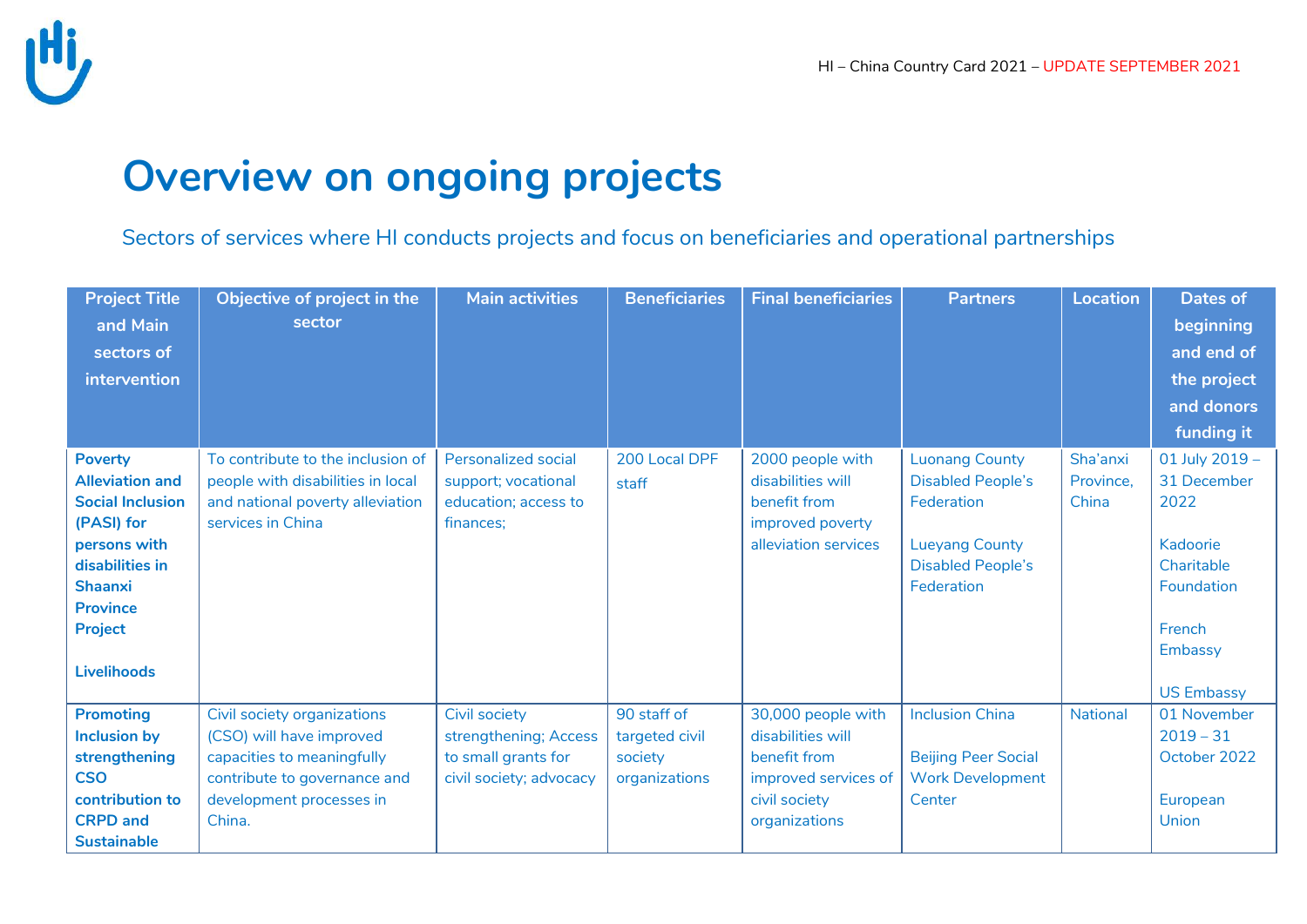

| <b>Development</b><br><b>Goals (SDGs)</b><br>implementation<br>and monitoring<br>in China<br><b>Services linked</b><br>to justice,<br>citizenship, and<br>political<br>participation |                                                                                                                                                                                            |                                                                                                        |                                                                                                |                                                                                                                          |                                                                 |                 | <b>Misereor</b>                                                             |
|--------------------------------------------------------------------------------------------------------------------------------------------------------------------------------------|--------------------------------------------------------------------------------------------------------------------------------------------------------------------------------------------|--------------------------------------------------------------------------------------------------------|------------------------------------------------------------------------------------------------|--------------------------------------------------------------------------------------------------------------------------|-----------------------------------------------------------------|-----------------|-----------------------------------------------------------------------------|
| <b>Promoting</b><br><b>Inclusive Work</b><br><b>Environments</b><br>and Rights<br><b>Project</b><br><b>Livelihoods</b>                                                               | To contribute to the<br>achievement of equal<br>employment rights for people<br>with disabilities, in accordance<br>with Article 27 of the CRPD<br>and relevant domestic laws, in<br>China | Civil society<br>strengthening;<br>Employer<br>consultation;<br>advocacy                               | 20 staff of<br>targeted civil<br>society; 100<br>staff of targeted<br>employers                | 1000 people with<br>disabilities will<br>access wage<br>employment                                                       | <b>Beijing Peer Social</b><br><b>Work Development</b><br>Center | <b>National</b> | 01 July 2020 -<br>30 June 2023<br>US-DRL                                    |
| <b>Promoting the</b><br>dignity and<br>fundamental<br>freedoms of<br>people with<br>mental health<br>disabilities<br>project<br><b>Prevention and</b><br>health                      | The rights of people with<br>mental health disabilities in<br>China are fully realized in<br>accordance with the CRPD,<br><b>SDGs and National Mental</b><br>Health Law.                   | MHPSS training for<br>civil society staff;<br>Access to small<br>grants for civil society;<br>advocacy | 30 staff of<br>targeted civil<br>society<br>organizations;<br>30 peer support<br>group leaders | 100 people with<br>mental health<br>disabilities will<br>benefit from<br>improved service<br>quality and<br>availability | 2 sub-national civil<br>society<br>organizations                | <b>National</b> | 01 November<br>$2020 - 31$<br>October 2023<br><b>Bread for the</b><br>World |